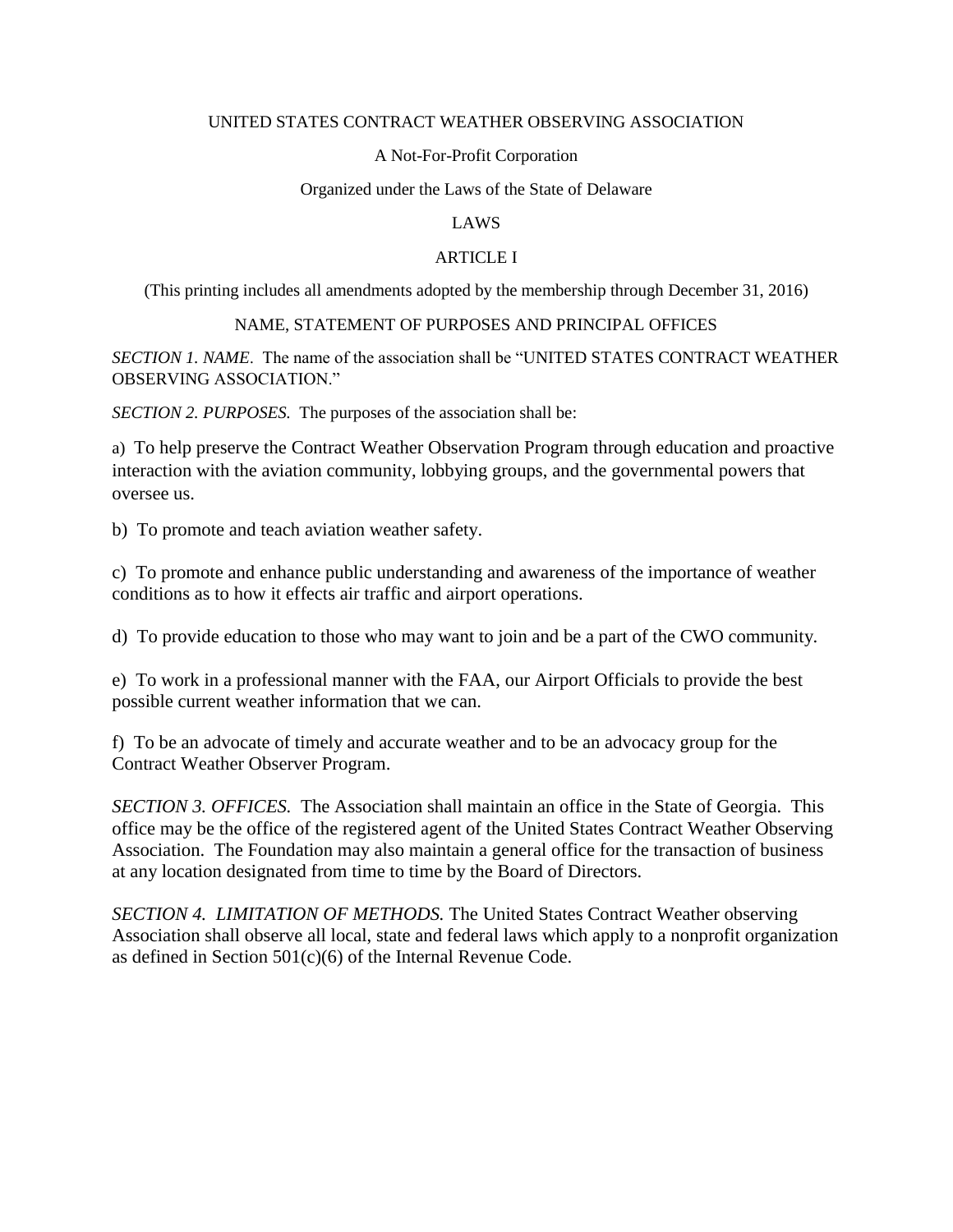# MEMBERSHIP ARTICLE II

*SECTION 1. ELIGIBILITY.* Any person, association, corporation or partnership having an interest in the objectives of this organization shall be eligible for membership.

*SECTION 2. REPRESENTATION.* Any person, association, corporation or partnership, upon becoming a member of the United States Contract Weather Observing Association, may then designate an individual of said association, corporation or partnership to represent the association, corporation or partnership in all matters concerning the United States Contract Weather Observing Association.

*SECTION 3. TERMINATION OF MEMBERSHIP.* Any member may resign from the Chamber upon written request to the Board of Directors. Any member shall be terminated by the Board of Directors by a majority vote for non-payment of dues after 30 days from the due date, unless otherwise extended for good cause. Any member may be terminated by a majority vote of the Board of Directors, at a regularly scheduled meeting thereof, for conduct unbecoming a member or prejudicial to the aims or repute of the association. If the Board of Directors by majority vote determines that termination is warranted, the member to be terminated shall be given 15 days' notice of the intended termination by first class mail, postage prepaid, addressed to the member at his/her last address shown on the records of the association. The notice shall state the reason for termination and also state that the member has an opportunity to submit a written statement why the termination should not take place, which statement must be received in the Association office not less than five (5) days before effective date of termination. The Board of Directors shall consider the member's statement, if any, and may order that the termination shall not take place, or that it shall take place as stated in the notice to the member.

# VOTING ARTICLE III

*SECTION 1. QUORUM.* The presence of 50 percent of the voting power entitled to a meeting of members constitutes a quorum for the transaction of business at the meeting. The members present at a duly called or held meeting at which a quorum is present may continue to transact business until adjournment, notwithstanding the withdrawal of enough members to leave less than a quorum, if any action taken (other than adjournment) is approved by at least of majority of the members required to constitute a quorum.

*SECTION 2. VOTING*. Each member shall have one vote on each matter submitted to a vote of the members, and for each directorship to be filled at an election. If a quorum is present, the affirmative vote of the majority of the voting power represented at the meeting, entitled to vote,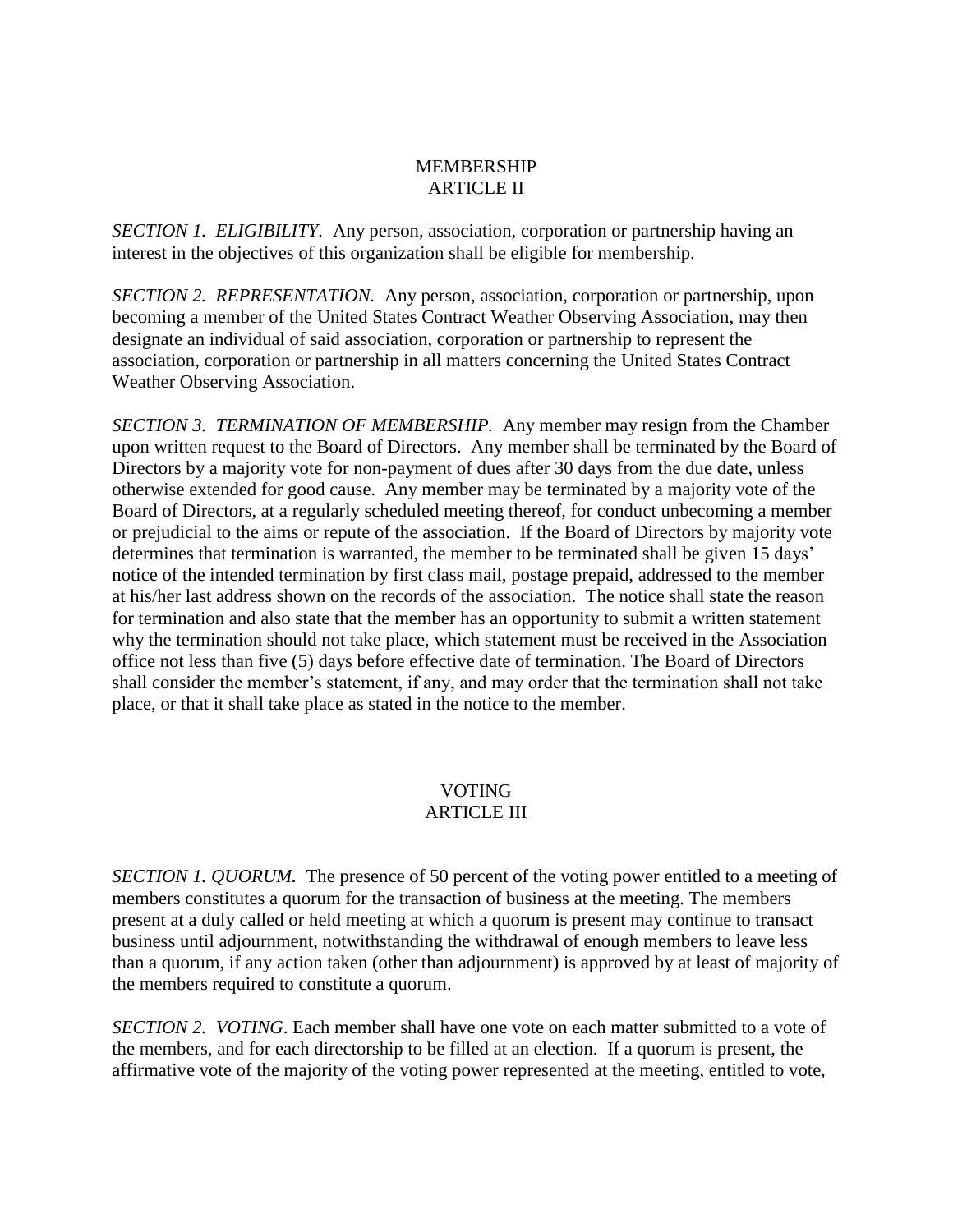and voting on any matter (other than the election of Directors) shall be the act of the members, unless the vote of a greater number is required by law.

*SECTION 3. INSPECTION OF ELECTION.* Before any meeting of the membership at which an election shall take place, the Chairman of the Board, with the approval of the Board of Directors, shall appoint three (3) members, other than the nominees for office, to act as inspectors at the meeting or any adjournment of the meeting. The Inspectors shall (1) determine the existence of a quorum, (2) receive votes or ballots, (3) hear and determine all challenges and questions arising in connection with the right to vote, (4) count and tabulate all votes, (5) determine the results, and (6) do any other acts that may be proper to conduct the election or vote with fairness to all members.

*SECTION 4: ACTION BY EMAIL BALLOT.* Any action that may be taken at any quarterly teleconference meeting or special meeting of members may be taken without a meeting and without notice, if a ballot is emailed to every member entitled to vote on the matter on the day that the first written ballot is emailed or solicited. Such distribution of email ballots shall be in the manner provided for giving notice of a meeting of members. The email ballot shall set forth the proposed action, provide an opportunity to specify approval or disapproval of any proposal, provide a reasonable time within which to return the ballot to the association. And specify the time by which the ballot must be received by the association to be counted. A matter shall be approved by email ballot if the number of votes by email ballot received within the time period specified equals or exceeds the quorum required to be present at a meeting. This authorizes the proposed action and the number of approvals required for passage at a meeting. Any email ballot received by the association may not be revoked. All ballots shall be filed with the President of the Association maintained in the records of the association. The results of the email ballot shall be stated in the Association's next mailing to members.

# ARTICLE IV BOARD OF DIRECTORS

*SECTION 1. THE BOARD OF DIRECTORS.* The Board of Directors of the United States Contract Weather Observing Association shall be comprised of members of the FAA Federal Contract Weather Observation Program and the founding members of the association. The business property and affairs of the association shall be managed and controlled by a Board of Directors.

*SECTION 2. OFFICERS.* The Board of directors shall have Officers. Officers shall be deemed the Executive Committee of the Association. The Executive Committee of the association shall consist of a Chairman (President), Vice-Chairman (Vice President), Secretary and Treasurer. The Chairman shall oversee and lead all the affairs of the association. The Chairman shall lead all meetings when possible. The Vice-Chairman shall assume the duties of the Chairman if he or she can't perform the duties of the Chairman. The secretary shall have the responsibility for administrative duties like scheduling meetings and informing all the members of the association of results from meetings. And the treasurer shall have the responsibility for association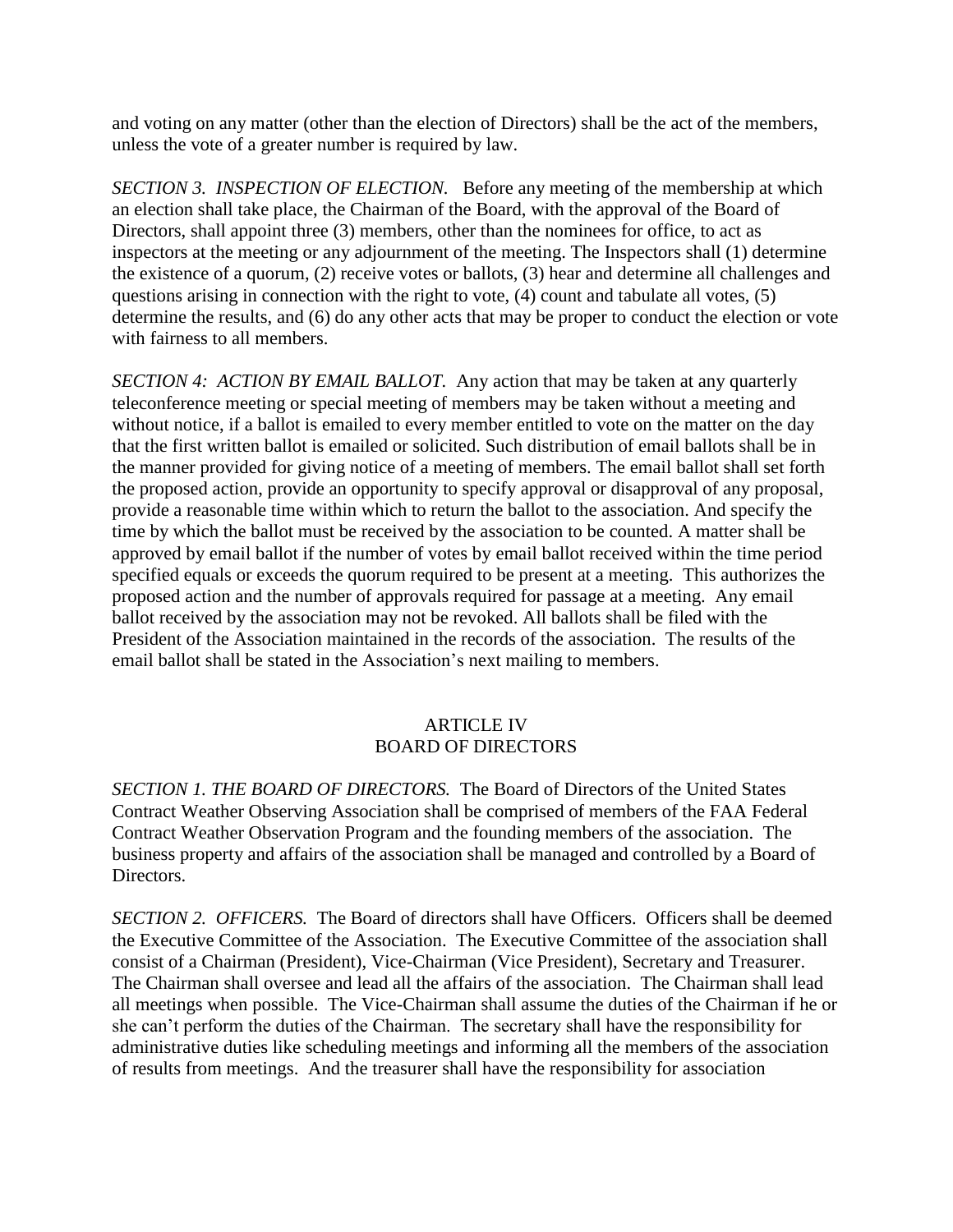collections and administration and maintenance of funds. The treasurer shall have knowledge of and exercise control of the financial accounts and status of the association.

*SECTION 3. OFFICER TERM.* The Term of Office for directors will be 2 years. Directors may serve successive terms.

*SECTION 4. MEETINGS.* The Board of Directors of the association shall hold at least four teleconference meetings a year at such time as may be directed by the Chairman of the Board of the United States Contract Weather Observing Association in writing to each member of the Board of Directors. Said notice shall be emailed in accordance with the Constitution and Bylaws of the United States Contract Weather Observing Association.

*SECTION 5. QUORUM.* A majority of the authorized number of Directors is a quorum for the transaction of business. Every act or decision done or made by a majority of the Directors present at a meeting duly held at which a quorum is present is the act of the Board, except as a greater or lesser number required by law. A meeting at which a quorum is initially present may continue to transact business notwithstanding the withdrawal of Directors, if any action taken is approved by at least a majority of the required quorum for the meeting.

*SECTION 6: ADJOURNMENT OF MEETINGS.* A majority of the Directors present, whether or not a quorum, may adjourn any meeting to another time.

*SECTION 7. ACTION WITHOUT MEETING.* Any action required or permitted to be taken by the Board of Directors may be taken without a meeting if all members of the Board individually or collectively consent in writing to that action. Such action by email written consent shall have the same force and effect as a unanimous vote of the Board. Such email written consent or consents shall be filed with the minutes of the Board.

*SECTION 8. RESIGNATION.* Any Director may resign, effective immediately or at a later time specified by the Director, by an email written notice to the Chairman, or the Board of Directors. If the resignation is effective at a future time, a successor may be selected in advance to fill the vacancy when the resignation becomes effective.

*SECTION 9. VACANCIES.* Persons to fill vacancies on the Board of Directors, or among the officers, shall be nominated by the Chairman of the Board and confirmed by a majority vote of the Board of Directors, except that a vacancy created by the removal of a Director by the members may be filled only by the members, in the manner provided for election of a Director. A Director elected in either manner to fill a vacancy on the Board shall complete the balance of the term to which elected.

*SECTION 10. COMPENSATION I.* No member of the Board of Directors shall be paid any compensation for services as a director, and shall not benefit financially in any way solely by reason of being a member of said Board of Directors.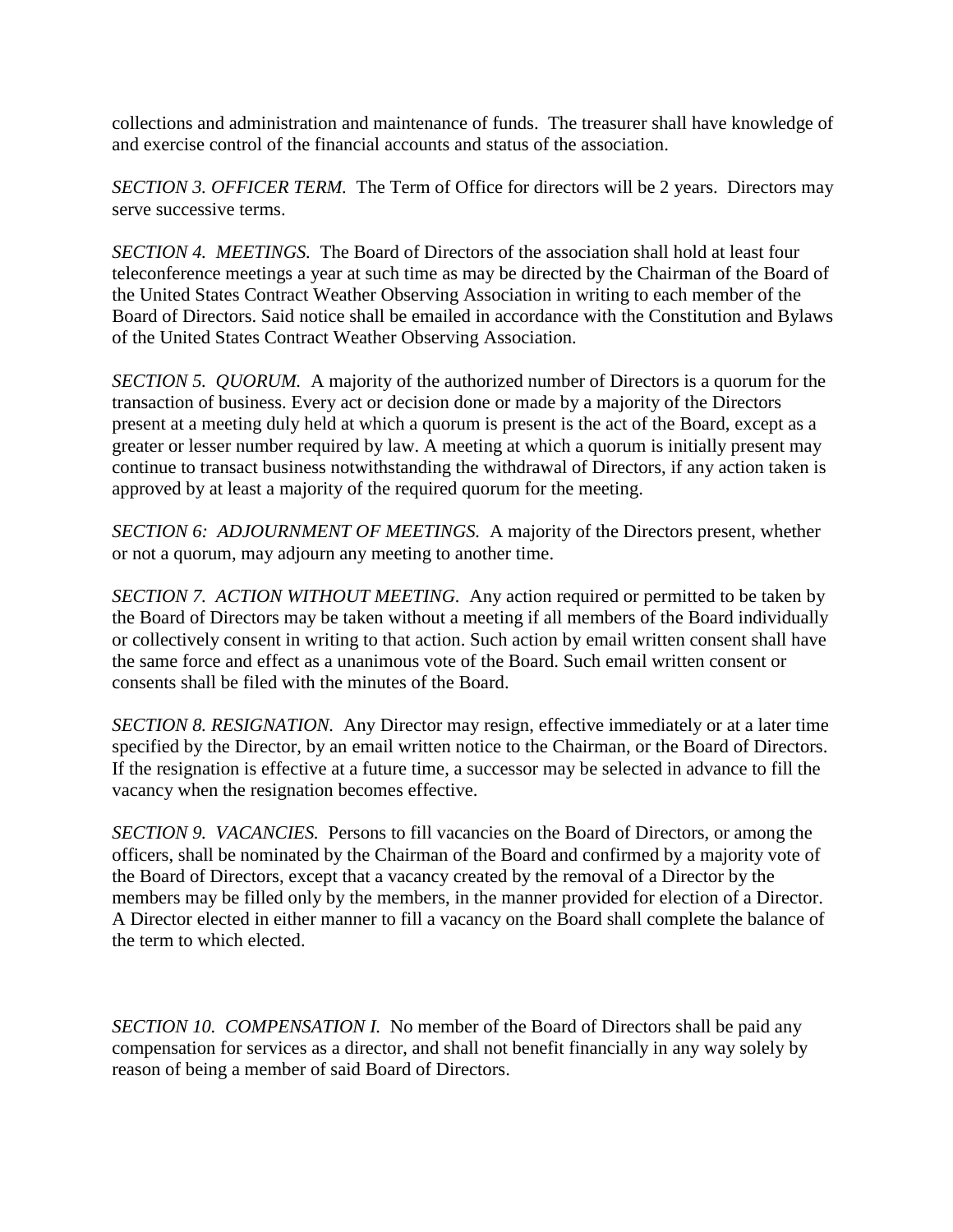*SECTION 11. EMPLOYEES.* No employee of the Association shall be elected to or serve on the Board of Directors or the Executive Committee of the Association.

*SECTION 12. POLICIES AND PROGRAMS.* The Board of Directors is responsible for the establishment of policies and for the determination of the program to be followed by the Association. The Board of Directors is further responsible to see and ensure that the policies and programs of the Association established and determined by it are fully and faithfully adhered to and accomplished by the Chair, Officers, members, and committees of the Association.

*SECTION 13. OPERATIONS.* The United States Contract Weather Observing Association Board of Directors is responsible for seeing that funds are obtained and made available for the maintenance and operation of the association, shall have knowledge of and exercise control of the financial accounts and status of the Association.

*SECTION 14. DISCLOSURES TO MEMBERSHIP.* All action by the Board of Directors shall be recorded and reported to the membership of the United States Contract Weather Observing Association quarterly teleconference meeting, and shall be subject to revision or alteration by the membership of the United States Contract Weather Observing Association provided, however, that no rights or acts of third parties shall be affected or prejudiced by any such revision or alteration.

# ARTICLE V DUES DEDUCTION

*SECTION 1. DUES.* Dues shall be collected by each individual by the Vendors through a payroll deduction process until an administrative process shall be worked out by the Board of Directors. Dues of \$0.20 per each hour worked shall be deducted from each member. These deductions will not be tax deductible and will exclude being taken from vacation hours, personal hours, and administrative hours. These dues shall be collected on a bi-monthly schedule from the Vendors and deposited into the Association's bank on a monthly basis.

### ARTICLE VI ASSOCIATION BANK

*SECTION 1. GENERAL OPERATING ACCOUNT.* The Officers of the Board of Directors shall have knowledge and authority to access the Association's bank account at any time. Any expenditures can be approved by the Secretary/Treasurer, but will have to receive final approval by the President/Chairman or Vice-President/Vice-Chairman. Being a non-profit, no loans of any kind shall be granted. Funds will be specifically allocated strictly for administrative,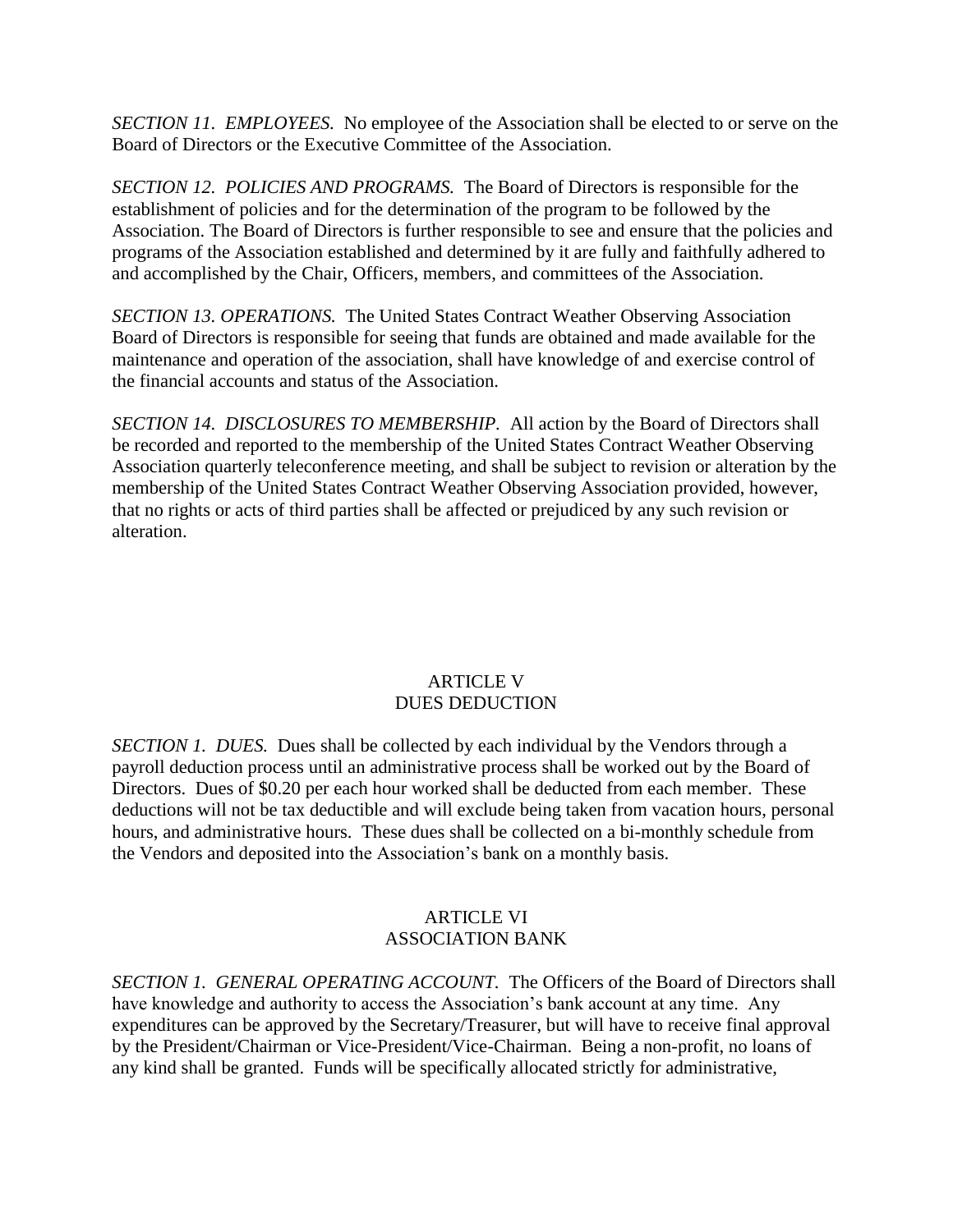association overhead costs, educational platforms (both website and industry related), and lobbying.

### ARTICLE VII PROXIES

*SECTION 1. VOTING.* At each meeting of the Board of Directors, every Officer and Director having the right to vote shall be entitled to vote by voice.

*SECTION 2. PROXIES I.* All proxies shall be delivered to the Chair of the meeting and entered by him in the minutes of the meeting.

*SECTION 3. PROXIES II.* No proxy shall be in favor of or used by any person who is not an Officer or Director of this Association.

### ARTICLE VIII PAY OR COMPENSATION

*SECTION 1. COMPENSATION II.* No Officer, Director or member of any committee of this Association shall, solely by virtue of his office or position, be entitled to any compensation from the Association. No individual, Director or Officer shall derive any financial gain through the Association solely by virtue of his or her office or position.

# ARTICLE IX FUNDS

*SECTION 1. FUNDS.* All money paid to the Association shall be placed in a general operating fund

*SECTION 2. DISBURSEMENTS.* Upon approval of the budget, the President/Chairman is authorized to make disbursements on accounts and expenses provided for in the budget without additional approval of the Board of Directors. Recommendations for expenditures outside the budget shall be submitted to the Board of Directors for approval.

*SECTION 3. FISCAL YEAR.* The fiscal year of the Association shall end December 31st.

*SECTION 4. TAX YEAR.* Our tax year will operate January 1st – December 31st.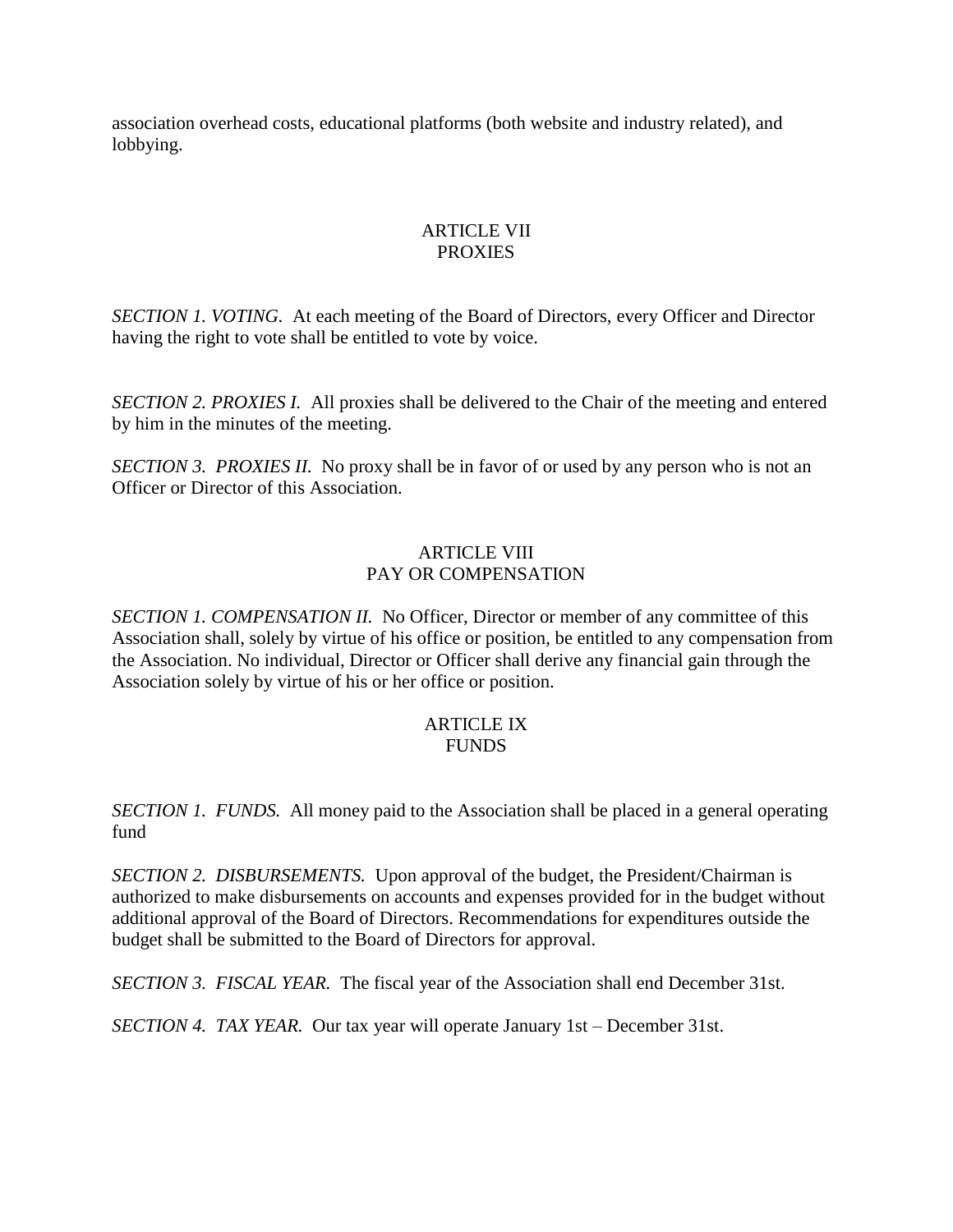*SECTION 5. BUDGET.* The Executive Committee shall adopt a budget for the coming fiscal year and submit it to the Board of Directors for approval at its 4 quarter teleconference meeting at the end of December.

*SECTION 6: MAINTENANCE AND INSPECTION OF ARTICLES, BYLAWS, AND OTHER ASSOCIATION RECORDS.* A copy of the Association's Articles of Incorporation and Bylaws, as amended to date, shall be maintained in the office of the Association and shall be open to inspection by any member at all reasonable times during office hours. A copy can also be requested by email by any member.

The Association's books and records of accounts and minutes of the proceedings of its members, Board of Directors and committees of the Board shall be kept in the Office of the President and also in the Secretary/Treasurer Office. The minutes can be in any other written form ex. ( .doc) capable of being converted to written form. The minutes and books and records of account shall be open to inspection upon email written demand of any member at any reasonable time during office hours, for a purpose reasonably related to the member's interest as a member.

# ARTICLE XI DISSOLUTION OF CORPORATION

*SECTION 1. ASSOCIATION DISSOLUTION.* In the event this Association should be dissolved for any reason whatsoever, all funds in the possession of the Treasurer shall be distributed in accordance with applicable laws of the State of Georgia as now are existing or may be hereafter revised covering the establishment, operation and maintenance of a Not-For-Profit Corporation within the State of Georgia.

### ARTICLE XII SEAL OF CORPORATION

*SECTION 1. SEAL.* The Seal shall be provided to us through incorporate.com (Company Corporation in Delaware.

# ARTICLE XIII AMENDED BYLAWS

*SECTION 1. BYLAW AMENDMENTS.* These Bylaws may be altered or amended, modified or added to by a majority vote of the Officers and Directors of this Association at any regular meeting of the Board of Directors or at any Board of Directors meeting called for that purpose.